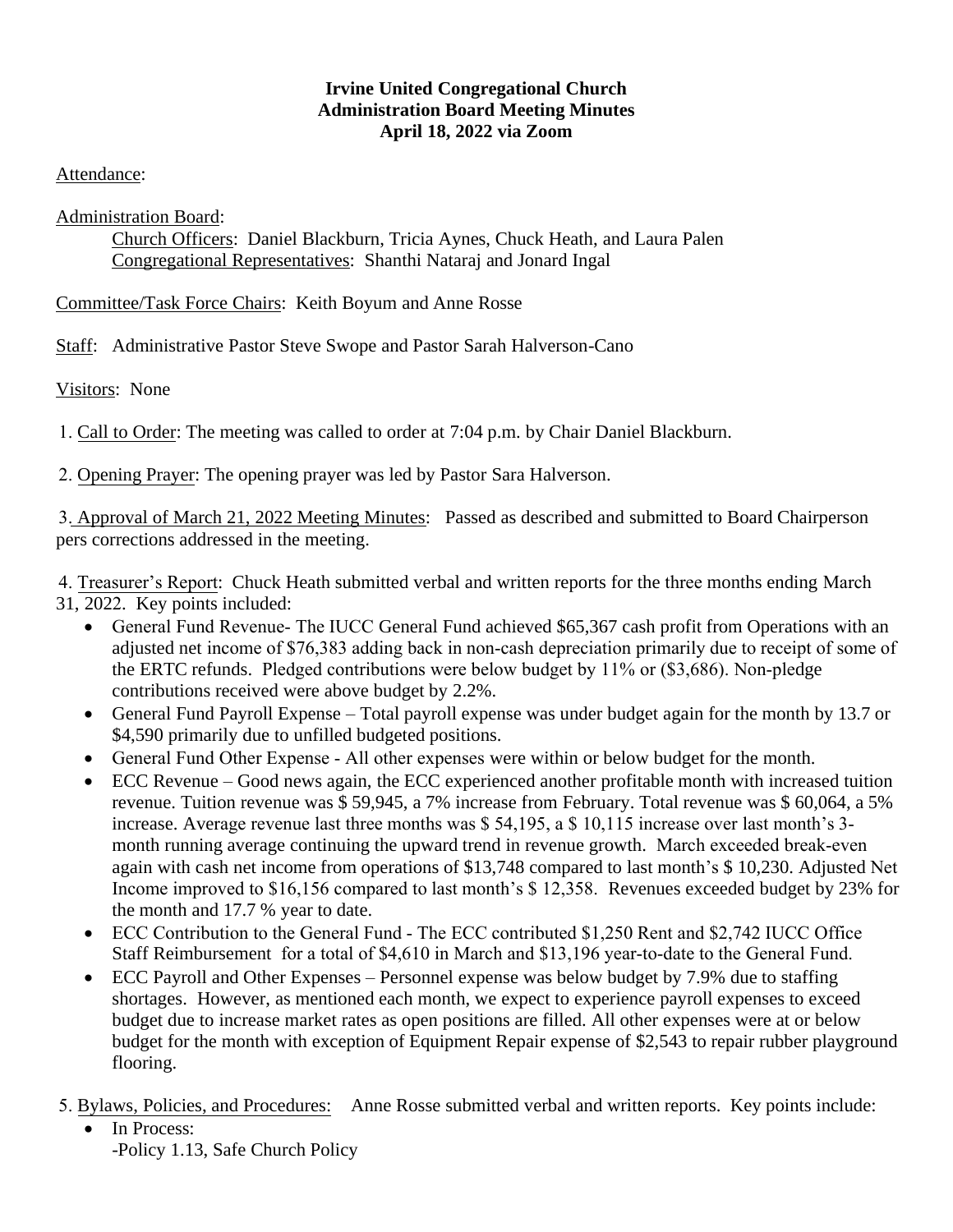With the MYP and Administrative Pastor Steve Swope and the MYP, revision of Policy 1.13, Safe Church Policy, to reflect new State of California requirements and revisit this policy to ensure we are following best practices.

-Policy 2.03 Short Term Rental of IUCC Facilities

Revisiting our usage fees to determine if we are charging appropriately for the use of our facilities.

-Policy 2.04, Key Policy

With Administrative Pastor Steve Swope, revisiting our key policy in light of security changes (made possible by the grant from the California Office of Emergency Services). -Policy 3.01, Cash Management

With Treasurer Chuck Heath, revision of Policy 3.01, Cash Management, to address the use of lines of credit and minimal reserves level. With the revision of Policy 3.01, clarifying within the Bylaws, the respective roles of the Finance Committee (a standing committee) and the Budget Committee (a special committee).

• Request for Action on Policy 3.02

## **MOTION: To approve Policy 3.02 Receipt and Use of Gifts as presented. Moved by Tricia Aynes and seconded by Chuck Heath. Motion carried with one abstention.**

6. Fund Development/Stewardship Report: A written report was submitted by Duane Vajgrt and Linda Haghi. Verbal report was given by Chuck Heath. Key points include:

- 100% consensus that the FDC recommends that the Administration Board move forward with choosing Breeze to replace our current Church Windows system.
- Request the admin board to consider this ASAP in the context of hoping to take advantage of Pastor Steve's remaining time here to facilitate implementation. That said, the FDC very strongly feels that it will require a separate Breeze Implementation Team separate from the FDC to facilitate the implementation.
- Committee discussion with regard to tweaking the Planned Giving logo.

#### **MOTION: To enter into an agreement with Breeze Church Management Software and sign their contract to start next month, and to follow their implementation and project plan. Moved by Chuck Heath and seconded by Tricia Aynes. Motion carried.**

7. Child Care Committee Report: Written and verbal reports were submitted by Keith Boyum. Key points include:

- Enrollments are Still Improving. Some 55 children are enrolled for April.
- We still await hearing from Licensing about serving toddlers (age  $6 24$  months). We have 8 kids on that waiting list. Staffing is an issue. We have been seeking teachers and the market for preschool teachers seems tight.
- Finances.: Treasurer Chuck Heath let the committee know that the Child Care Center turned a nice profit in March, following a profitable February.
- April 23 Upcoming Consultant Interaction Pastor Sarah and I will detail this for the Board. Broadly this concerns the idea that IUCC might operate a second child care center not on our own campus.
- Tuitions for Next Year: We have had a preliminary discussion and hope to pursue the issue
- Teacher Appreciation Week is in May.

8. Administrative Pastor's Report: Written and verbal reports were submitted by Pastor Steve Swope. Key points included:

• Completed Projects: Thanks to everyone who participated in the Workday on April 10! And special thanks to Renae Boyum, Wayne Banwell, Daniel Blackburn, and Pat Sauter for their leadership! The carpets in Plumer Hall and the preschool were also cleaned on April 18.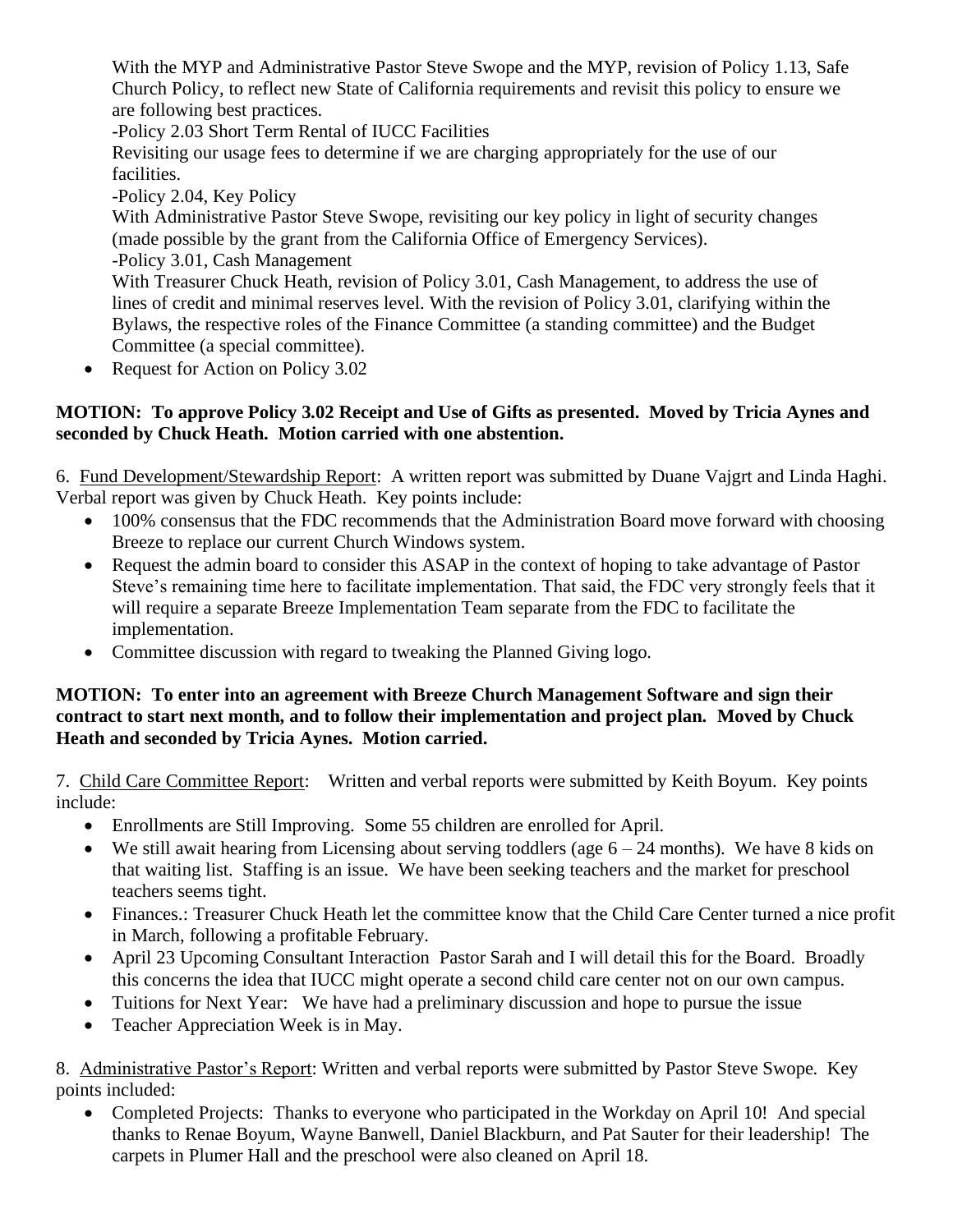- Ongoing Projects: We are waiting for delivery of the  $3<sup>rd</sup>$  sanctuary camera to schedule installation by Larson Lighting & Audio. This will complete the renovation and expansion of our worship technology, begun during 2020, giving us broad capability for recording and broadcasting from the sanctuary.
- The openings under the Atwood Building eaves, for installation of the support brackets, will be covered as soon as possible. There appears to be a leak in the main irrigation line near the back of Plumer Hall; it will probably involve digging up the asphalt surface.
- Future Projects: The several security and preschool grant projects await funding. On the main building that's security cameras and keyless entry; on the preschool and Plumer Hall, those items plus a variety of other things, including HVAC replacement.
- Outside Use of Facilities: Irvine Hebron Church accepted the terms of our lease and will begin meeting on site in early June. I recommend selecting a couple persons to meet with their leaders regularly, including once before June, so that a clear channel for communication and concerns can be established. I have reported to the Ministries Board about the lease, and will be providing information to the general congregation very soon, so that everyone is aware of this new arrangement and its effects on potential event scheduling.
- Amnesty International and two BSA Council groups meet here monthly. The morning AA group is now meeting Wednesday through Friday. And a student orchestra is considering holding a recital in the sanctuary on April 30.
- Transition: I have been making notes, organizing files, and generally trying to provide a clear picture for the next Administrator. Much of our training time will involve familiarizing them with the "quirks" of our buildings, projects in process, ongoing events, and how to find all the information people inevitably request. I will, of course, be available to them by phone for a while after my retirement.
- The other important item is changing signers on our bank accounts, since the Administrator is the primary signer and account contact. Moderator Tricia Aynes and I have begun to strategize this.
- Spring Meeting Reports: Reports from Board and Committee chairs for the Spring Congregational Meeting (May 15) are due in the church office no later than Monday, May 2. A length of 1-2 pages is appreciated.
- 9. Moderator's Report: Written report was submitted by Tricia Aynes. Key points included:
	- Working with the Nominating Committee to contact prospective IUCC church leaders to complete a recommended slate for the July 2022 – June 2023 term. Nearly all positions have volunteers willing to fill them! The congregation will be voting on the slate at the upcoming Spring Congregational Meeting on May 15.
	- Newly revitalized Membership Ministry is showing great promise. I attended an April 3 luncheon for 10 recent visitors to IUCC and was really pleased to see such a good turnout. We are welcoming more visitors all the time, and we hope most of them will be joining the church. We've been encouraging everyone to wear name tag pins, and I've been ordering replacement ones for folks who've lost theirs.
	- About 30-40 folks were on hand for our Patio Party and Work Day on April 10.
	- Attended two Adult Ed webinars featuring Philip Jenkins; attended the Diversity & Inclusion dinner at a Palestinian restaurant in Anaheim. These are wonderful events that allow us to learn more about diverse cultures.
	- With a lot of help from Steve Swope and Chuck Heath, submitted a proposal to the California Department of Social Services to provide minor renovation and repairs for our preschool. If the proposal is successful, the grant will help finance a new HVAC system, generator, air purifiers, enhanced security, AED, and playground equipment. Should have an answer by the end of May.
	- Continue to work on providing additional documentation for the \$21,000 Cal OES security grant we received a few months ago.

10. Pastor's Report: Written and verbal reports submitted by Pastor Sarah Halverson-Cano. Key points include: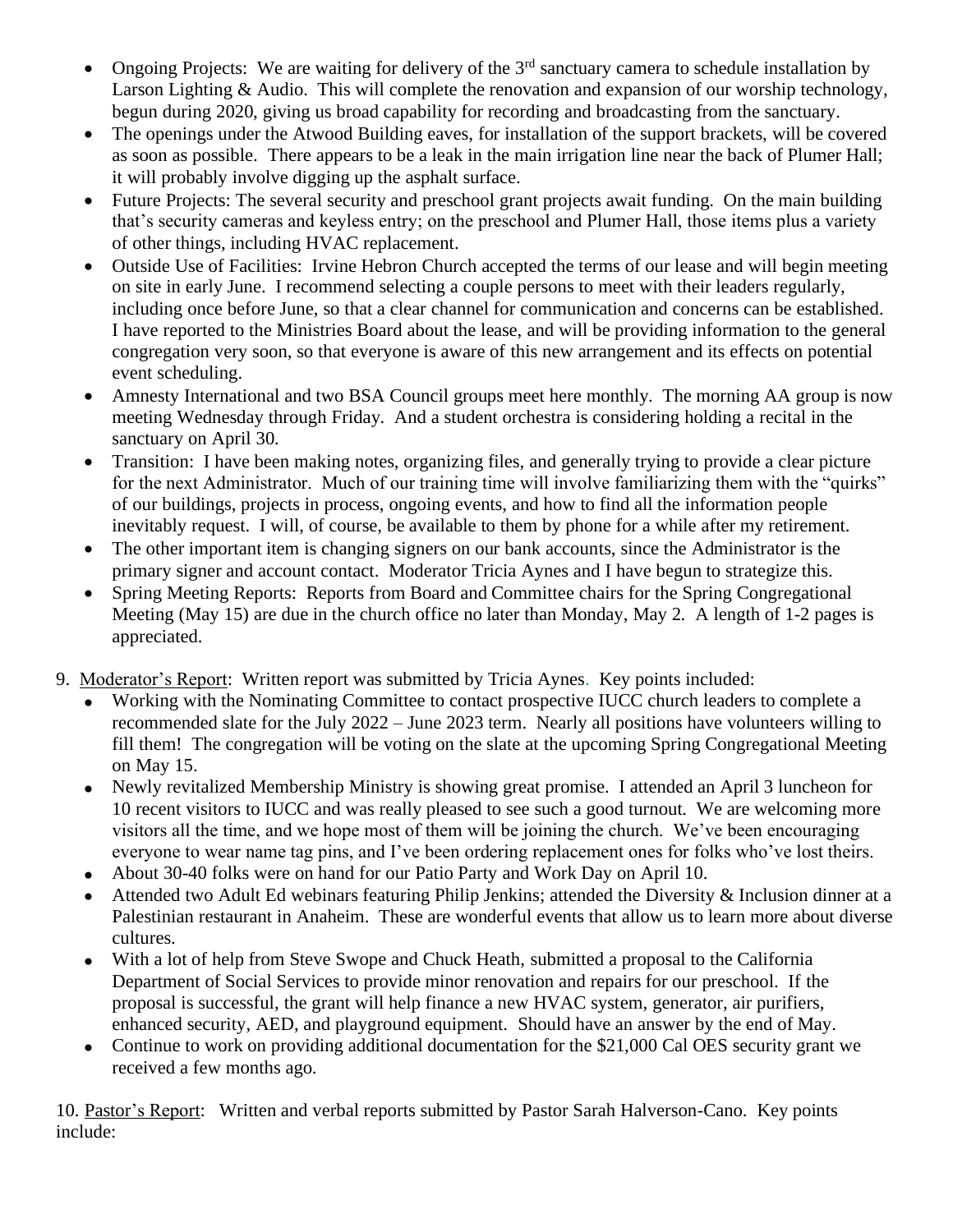- Easter celebration for both services went very well. Vivian Johnson's idea of crepes really added a festive feel and encouraged people to stick around longer. We had quite a lot of visitors, and we saw some faces that hadn't been seen in a while.
- We've interviewed for the Administrator position and are very hopeful that the candidate we have selected will accept our position.
- Be sure to mark your calendars for Sunday May 22 and a celebration of Pastor Steve's ministry.
- I've asked to secure Sept 11, 2022 as my installation date after having asked different speakers and essential folks -that date seems to work best. (Incidentally, that would move our church picnic to October 9 -I've asked Alyssa to secure the date at the park). I'd like to make this installation a really community event, a way for us to bring two worlds together and perhaps also make a little bit of money for our church as a fundraiser. Rev. Fred Plumer will preach, the Southern Association will do their part, and then we'll focus on community members like Mayor Farrah Khan (who has already confirmed) for the dinner.
- Our preschool, as demonstrated by Keith's and treasurer's report, is doing much better and outperforming the budget. We've had a longer than expected wait to get the toddler room up, but are very glad we applied for it and began when we did (at the time as an option, and now we have a waitlist of 8). Very hopeful we've jumped through the last hoop and can open by May. Our only challenge will then be teachers as we are currently understaffed and hiring has proven to be both challenging and more expensive. Our consultant and a couple of us will view the potential second site to get a better idea of what we're looking at as a prospect for expansion this week.
- Here are some upcoming Worship Dates:
	- o April 14 Maundy Thursday
	- o April 17 Easter Sunday
	- o April 24 Earth Day
	- o May 1 PAAM Sunday (TBC)
	- o May 8 -Mother's Day
	- o May 15 -Pastor Steve preaches
	- o May 22- Pastor Steve's last Sunday and retirement celebration
	- o May 29- Memorial Day
	- o June 5 -Pentecost
- MYP: We are still advertising for our Youth Coordinator Position and the Sunday School position however, we're feeling very positive about our choral interns working with our youth and the strong volunteers we have working with the kids. Our new youth group has now had two gatherings. First a beach bonfire and last evening a youth gathering on site. Martha Mecartney directed a play on the life of Moses with great attendance and strong cast. Wonderful to see so many kids in our program.
- Membership we recently held a Welcome Luncheon with 10 new people with almost all of them in our target demographic for growth.
- Congregational Care we held a service for Jim Martin filled with so much love.

# 12. Old Business:

• COVID Safety Precautions. Discussion followed. Tabled to next Administration Board meeting.

# 13. New Business:

# (A) Record E Votes

# (1) Per email from Administration Board Chairperson Daniel Blackburn dated 3/28/22

**Motion:** To accept the leasing agreement allowing Irvine Hebron Church use of Plumer Hall on Sunday afternoons at the rate of \$1566.67/month. They will use Plumer Hall from 12:30-4:30pm. They recognize that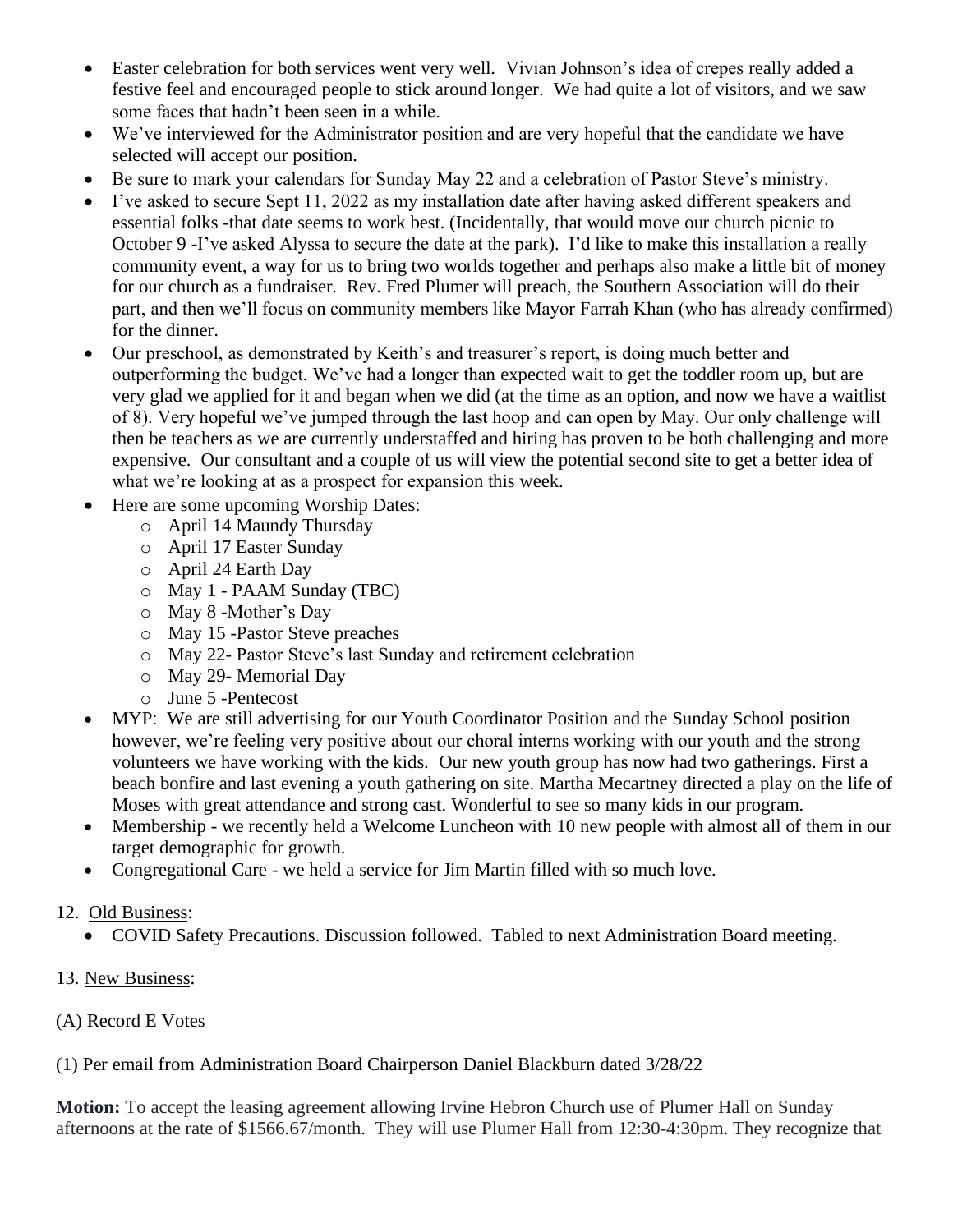there may be continued clean up beyond 12:30pm from our end while they set up (but we have a hard stop at 1pm to be out).

Voting Quorum was attained. **Motion carried per email 3/29/22 from Administration Board Chairperson.**

(2) Per email from Administration Board Chairperson Daniel Blackburn dated 4/5/22

**Motion:** Pastor Sarah is requesting we use \$800 from the Admin Board's Discretionary Fund to serve crepes on Easter Sunday.

Voting Quorum was attained. **Motion carried per email 4/6/22 from Administration Board Chairperson.**

(3) Per email from Administration Board Chairperson Daniel Blackburn dated 4/6/22

We have a request from Pastor Sarah to approve the hiring of an ECC teacher.

Voting Quorum was attained. **Motion carried per email 04/6/21 from Administration Board Chairperson.**

(4) Per email from Administration Board Chairperson Daniel Blackburn dated 4/6/22

BE IT RESOLVED BY THE **Administration Board** OF THE **Irvine United Congregational Church,** THAT **Chuck Heath, Treasurer,** OR **Sarah Halverson-Cano, Pastor,** OR **Patricia Aynes, Moderator** Is hereby authorized to execute for and on behalf of the named Applicant, a public entity established under the laws of the State of California, any actions necessary for the purpose of obtaining state financial assistance provided by the State of California for the following Grant Award: **FY 2021 California State Nonprofit Security Grant Program**.

Voting Quorum was attained. **Motion carried per email 04/8/21 from Administration Board Chairperson.**

(5) Per email from Administration Board Chairperson Daniel Blackburn dated 4/13/22

**MOTION**: To hire Sandra De Anda as IUCC Church Administrator for 32 hours a week at the rate of \$27 per hour, with a start date of May 9, 2022.

Voting Quorum was attained. **Motion carried per email 04/15/21 from Administration Board Chairperson.**

(B) Sunday worship format

- Will do survey and phone calls
- Will include at Spring Congregational meeting. In person or electronically? Forum in person in advance on May 1, with Congregational Meeting to be held electronically on May 15.

**MOTION: To hold this year's Spring Congregational Meeting electronically on May 15, with an inperson forum to precede it on May 1. Moved by Tricia Aynes, seconded by Shanthi Nataraj. Motion carried.**

- 14. Executive Session: 9:24
- 15. Return to Regular Session: 9:26

**Motion: To solicit donations for Pastor Steve in appreciation for his time with us as he retires and in recognition for the much appreciated work he has done on behalf of IUCC. Moved by Tricia Aynes, seconded by Jon Ingal. Motion carried unanimously.**